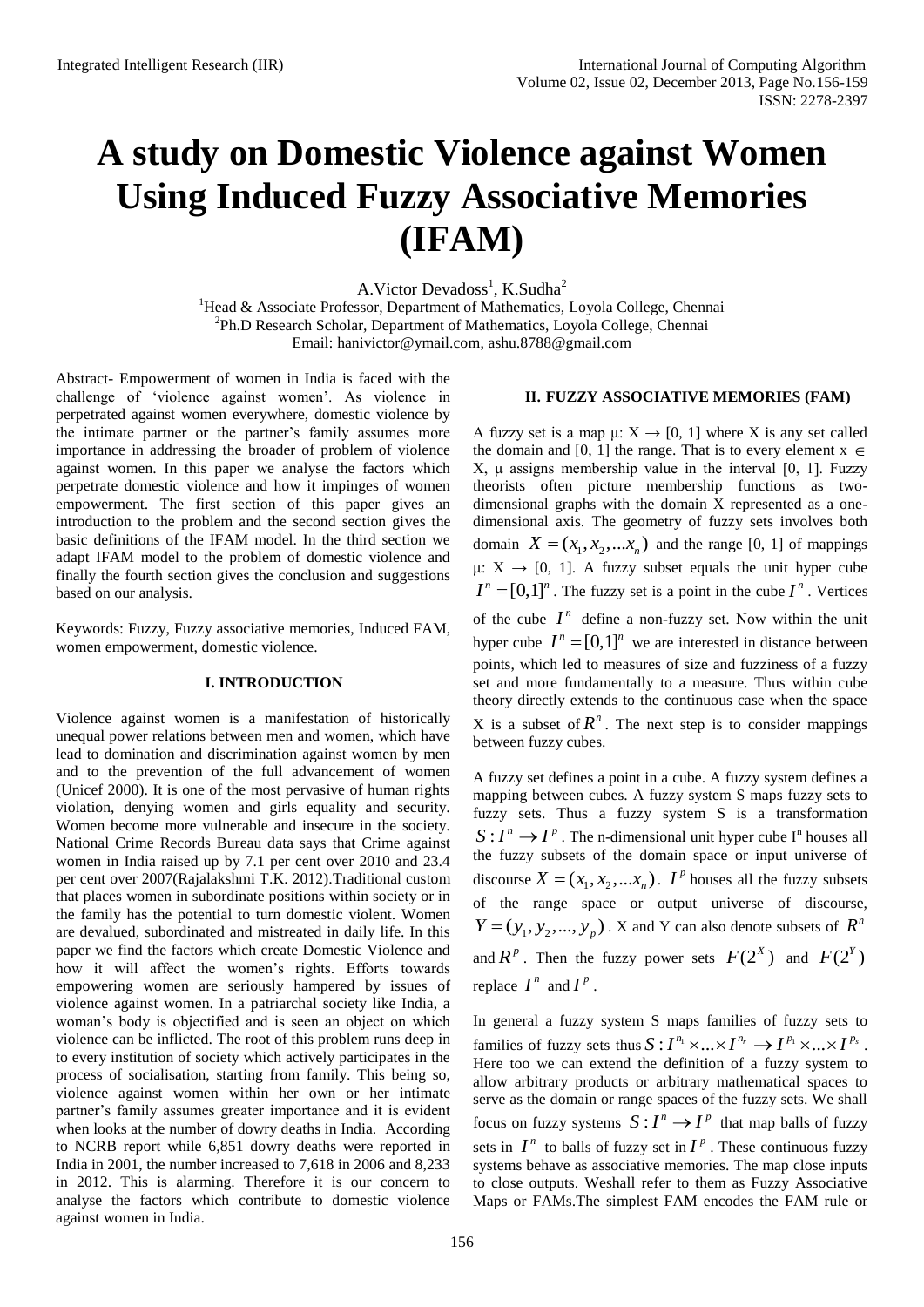association  $(A_i, B_i)$ , which associates the p-dimensional fuzzy set  $B_i$  with the n-dimensional fuzzy set  $A_i$ . These minimal FAMs essentially map one ball in  $I^n$  to one ball in  $I^p$ . They are comparable to simple neural networks. But we need not adaptively train the minimal FAMs. In general a FAM system  $F: I^n \to I^b$  encodes the processes in parallel a FAM bank of m FAM rules  $(A_1, B_1)$ ... $(A_m, B_m)$ . Each input A to the FAM system activates each stored FAM rule to different degree.The minimal FAM that stores  $(A_i, B_i)$  maps input A to  $B_i^{\dagger}$  a partly activated version of  $B_i$ . The more A resembles  $A_i$ , the more  $B_i$ <sup>'</sup> resembles  $B_i$ . The corresponding output fuzzy set B combines these partially activated fuzzy sets  $B_1^1, B_2^1, ..., B_m^1$ . *B* equals a weighted average of the partially activated sets  $B = w_1 B_1^1 + ... + w_n B_m^1$  where  $w_i$  reflects the credibility frequency or strength of fuzzy association  $(A_i, B_i)$ . In practice we usually defuzzify the output waveform  $\hat{B}$  to a single numerical value  $y_j$  in Y by computing the fuzzy centroid of  $\bm{B}$  with respect to the output universe of discourse *Y* .

More generally a FAM system encodes a bank of compound FAM rules that associate multiple output or consequent fuzzy sets  $B_i^1, ..., B_i^s$  with multiple input or antecedent fuzzy sets  $A_i^1, ..., A_i^r$ . We can treat compound FAM rules as compound linguistic conditionals. This allows us to naturally and in many cases easily to obtain structural knowledge. We combine antecedent and consequent sets with logical conjunction, disjunction or negation. For instance, we could interpret the compound association  $(A^1, A^2, B)$ ; linguistically as the compound conditional "IF  $X^1$  is  $A^1$  AND  $X^2$  is  $A^2$ , THEN *Y* is *B*<sup> $\cdot$ </sup> if the comma is the fuzzy association  $(A^1, A^2, B)$ denotes conjunction instead of say disjunction. We specify in advance the numerical universe of discourse for fuzzy variables  $X^1, X^2$  and Y. For each universe of discourse or fuzzy variable X, we specify an appropriate library of fuzzy set values  $A_i^r$ , ...  $A_k^2$  $A_1^r$ ,... $A_k^2$  Contiguous fuzzy sets in a library overlap. In principle a neural network can estimate these libraries of fuzzy sets. In practice this is usually unnecessary. The library sets represent a weighted though overlapping quantization of the input space X. They represent the fuzzy set values assumed by a fuzzy variable. A different library of fuzzy sets similarly quantizes the output space Y. Once we define the library of fuzzy sets we construct the FAM by choosing appropriate combinations of input and output fuzzy sets Adaptive techniques can make, assist or modify these choices.

#### Induced Fuzzy Associative Memories

Suppose that there are n attributes, say  $x_1, x_2, ..., x_n$ , where n is finite, associated with the effects of climate change and let  $y_1$ ,  $y_2, \ldots, y_p$  be the attributes associated with the health system.

The connection matrix  $M$  of order  $n \times p$  is obtained through the expert. Let  $C_1$  be the initial input vector. A particular component, say  $c_1$ , is kept in ON state and all other components in OFF state and we pass the state vector  $C_1$ through the connection matrix M. To convert the resultant vector as a signal function, choose the first two highest values to ON state and other values to OFF state with 1 and 0 respectively. Denote this process by the symbol. The resulting vector is multiplied with  $M<sup>T</sup>$  and thresholding yields a new vector  $D_1$ . This vector is related with the connection matrix and that vector which gives the highest number of attributes to ON state is chosen as  $C_2$ . That is, for each positive entry we get a set of resultant vectors; among these vectors the one which contains maximum number of 1s is chosen as  $C_2$ . If there are two or more vectors with equal number of 1s in ON state, choose the first occurring one as  $C_2$ . Repeat the same procedure till a fixed point or a limit cycle is obtained. This process is done to give due importance to each vector separately as one vector induces another or many more vectors into ON state. Get the hidden pattern by the limit cycle or by getting a fixed point.

Next we choose the vector with its second component in ON state and repeat the same to get another cycle. This process is repeated for all the vectors separately. We observe the hidden pattern of some vectors found in all or many cases. Inference from this hidden pattern highlights the causes.

### **III. ADAPTATION OF IFAM TO THE PROBLEM**

We select the following attributes factors that perpetuate the Domestic Violence as nodes of the domain space from the opinion of the experts:

- $C_1$  Alcholism
- $C_2$  Dowry practice
- $C_3$  Femicide
- $C_4$  Honour killing
- $C_5$  Discrimination in food
- $C_6$  Lack of legal protection
- $C_7$  Trafficking
- $C_8$  Lack of information about legal rights

 $C_9$  – Legal cost involved make women reluctant to report incidents of violence

The following attributes related with loss of women's rights are taken as nodes of the range space:

- $P_1$  Decision making
- $P_2$  Health
- $P_3$  Education
- P4 Freedom of choice of profession
- $P_5$  Professional promotion
- $P_6$  Socio-economic status
- $P_7$  Economic Independence
- $P_8$  Help seeking behavior
- $P_9$  Social support

The expert's opinion is given in the form of the relational matrix M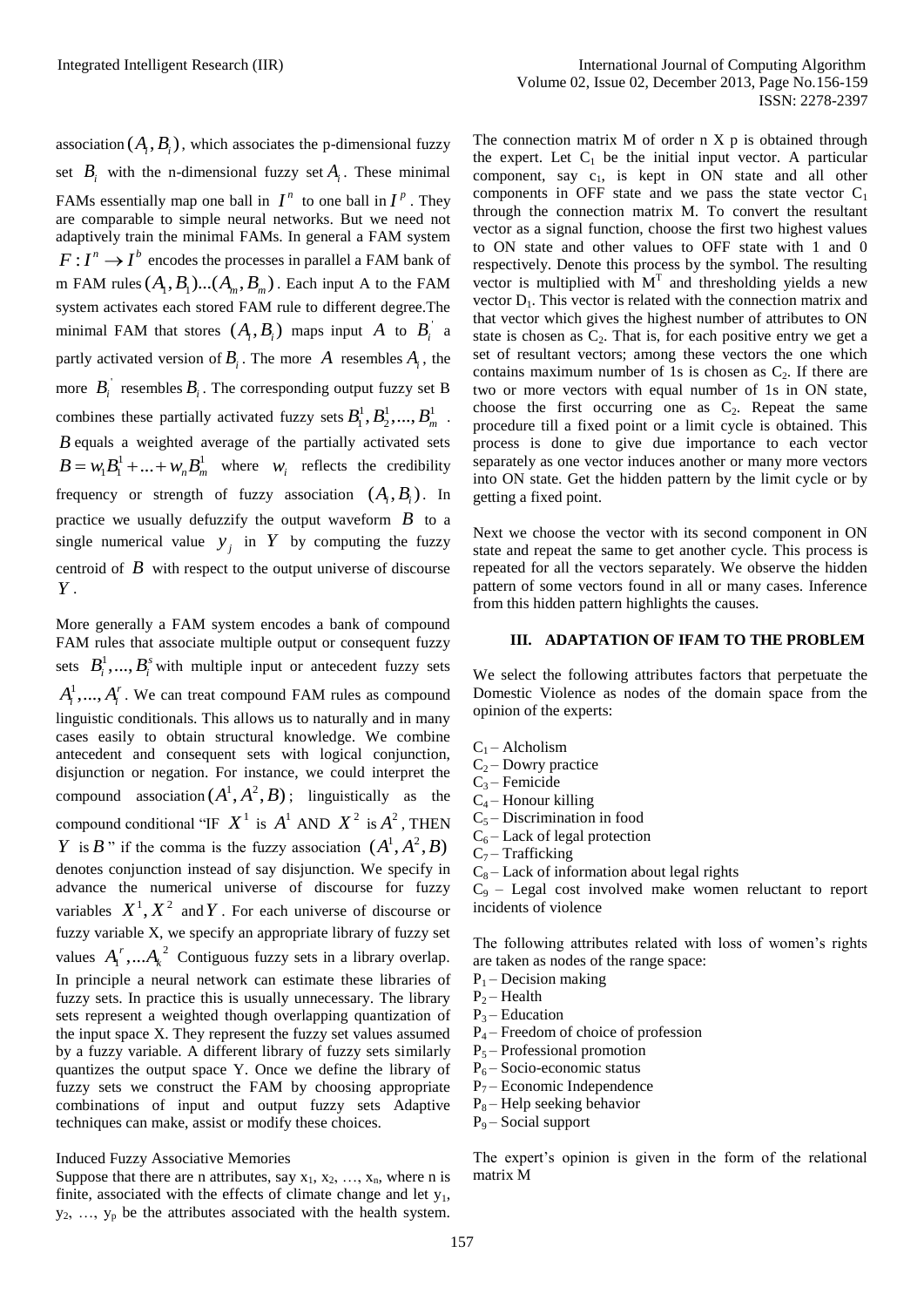|   |  | $P_1$ $P_2$ $P_3$ $P_4$ $P_5$ $P_6$ $P_7$ $P_8$ $P_9$                                                                                                        |  |  |  |
|---|--|--------------------------------------------------------------------------------------------------------------------------------------------------------------|--|--|--|
|   |  | $C_1$ 0.3 1 1 0.6 0.7 0.8 0.6 0.5 0.9                                                                                                                        |  |  |  |
|   |  | $C$ , 0.5 0.4 0.9 0.5 0.6 0.5 0.4 0.6 0.8                                                                                                                    |  |  |  |
|   |  | $C_3$ 0 0 0 0 0 0.6 0 0.1 0.4                                                                                                                                |  |  |  |
| M |  | $\begin{array}{cccccccccccc} C_4 & 0.5 & 0.6 & 0.9 & 0.6 & 0.2 & 0.5 & 0.9 & 0.1 & 0.6 \\ C_5 & 0.7 & 0.3 & 0.7 & 0 & 0 & 0.7 & 0.5 & 0.8 & 0.7 \end{array}$ |  |  |  |
|   |  |                                                                                                                                                              |  |  |  |
|   |  | $C_6$ 0.9 1 0.6 0.5 0.9 0.8 0.7 0.4 0.8                                                                                                                      |  |  |  |
|   |  | $C_7$ 0.1 0.6 0.5 0.2 0.4 0.5 0.5 0.5 0.1                                                                                                                    |  |  |  |
|   |  | $C_8$ 0.5 0.7 0.5 0.5 0.3 0.4 0.5 0.9 1                                                                                                                      |  |  |  |
|   |  | $C_9$ 0.6 0.9 0.4 0.1 0.2 0.8 0.9 0.5 0.5                                                                                                                    |  |  |  |

Let us choose the input vector  $C_1 = (1 \ 0 \ 0 \ 0 \ 0 \ 0 \ 0 \ 0)$ . That is the attribute alcoholism is kept in ON and the rest of the nodes in OFF state.

the nodes in OFF state.  
\n
$$
C_1 = (1 \ 0 \ 0 \ 0 \ 0 \ 0 \ 0 \ 0 \ 0)
$$
\n
$$
C_1M = (.3 \ 1 \ 1 \ 0 \ 0 \ 0 \ 0 \ 0 \ 0 \ 1) = C_1
$$
\n
$$
C_1M^T = (1 \ 0 \ 0 \ 0 \ 0 \ 0 \ 0 \ 1) = C_1
$$
\n
$$
C_1M^T = (1 \ 0 \ 0 \ 0 \ 0 \ 0 \ 0 \ 0 \ 1) = C_1
$$
\n
$$
C_1^{(1)} = (1 \ 0 \ 0 \ 0 \ 0 \ 0 \ 0 \ 0 \ 0)
$$
\n
$$
C_1^{(2)}M = (.3 \ 1 \ 1 \ 0 \ 0 \ 0 \ 0 \ 0 \ 0 \ 0)
$$
\n
$$
C_1^{(1)}M = (.3 \ 1 \ 1 \ 0 \ 0 \ 0 \ 0 \ 0 \ 0 \ 0 \ 0)
$$
\n
$$
C_1^{(2)}M^T = (1 \ 0 \ 0 \ 0 \ 0 \ 0 \ 0 \ 0 \ 0 \ 1) = C_1^{(1)}
$$
\n
$$
C_1^{(3)}M^T = (1 \ 0 \ 0 \ 0 \ 0 \ 0 \ 0 \ 0 \ 1) = 0
$$
\n
$$
\rightarrow (1 \ 1 \ 0 \ 1 \ 0 \ 1 \ 0 \ 1 \ 1)
$$
\nThe Sum is 6.

The Sum is 6.  
\n
$$
C_1^{(2)} = (0 \t 1 \t 0 \t 0 \t 0 \t 0 \t 0 \t 0 \t 0)
$$
\n
$$
C_1^{(1)}M = (.5 \t .4 \t .9 \t .5 \t .6 \t .5 \t .4 \t .6 \t .8)
$$
\n
$$
\rightarrow (0 \t 0 \t 1 \t 0 \t 0 \t 0 \t 0 \t 0 \t 1) = C_1^{(2)}
$$
\n
$$
C_1^{(2)}M^T = (1 \t .9 \t .4 \t .9 \t .7 \t 1 \t .6 \t .1 \t .9)
$$
\n
$$
\rightarrow (1 \t 1 \t 0 \t 1 \t 0 \t 0 \t 0 \t 1 \t 0)
$$
\nThe sum is 4.  
\n
$$
C_1^{(3)} = (0 \t 0 \t 0 \t 1 \t 0 \t 0 \t 0 \t 0 \t 0)
$$
\n
$$
C_1^{(3)}M = (.5 \t .6 \t .9 \t .6 \t .2 \t .5 \t .9 \t .1 \t .6)
$$
\n
$$
\rightarrow (0 \t 1 \t 1 \t 1 \t 0 \t 0 \t 1 \t 0 \t 1) = C_1^{(3)}
$$
\n
$$
C_1^{(3)}M^T = (1 \t .9 \t .4 \t .9 \t .7 \t 1 \t .6 \t 1 \t .9)
$$
\n
$$
\rightarrow (1 \t 1 \t 0 \t 1 \t 0 \t 1 \t 0 \t 1 \t 1)
$$

The sum is 6.

The sum is 6.<br>  $C_1^{(4)} = (0 \ 0 \ 0 \ 0 \ 0 \ 1 \ 0 \ 0 \ 0)$  $C_1^{(4)} = (0 \t 0 \t 0 \t 0 \t 0 \t 1 \t 0 \t 0 \t 0)$ <br>  $C_1^{(4)}M = (0 \t 1 \t 0 \t 0 \t 0 \t 1 \t 0 \t 0 \t 0 \t 0)$ <br>  $C_1^{(4)}M = (0 \t 0 \t 0 \t 0 \t 0 \t 1 \t 0 \t 0 \t 0 \t 0)$  $(1 \t1 \t0 \t0 \t1 \t0 \t0 \t0 \t0) = C_1^{(4)}$  $N_1^{(4)}M^T = (1 \quad .6 \quad 0 \quad .6 \quad .7 \quad 1 \quad .6 \quad .7)$  $\rightarrow (1 \ 0 \ 0 \ 0 \ 0 \ 1 \ 0 \ 0 \ 1)$ 9 1 .6 .5 .9 .8 .7 .4<br>1 1 0 0 1 0 0 0 0  $=$  (9 1 .6 .5 .9 .8 .7 .4 .8)<br>  $\rightarrow$  (1 1 0 0 1 0 0 0 0) =  $C_1^{(4)}$ <br>  $C =$  (1 .6 0 .6 .7 1 .6 .7 .9)  $T = (1 \quad .6 \quad 0 \quad .6 \quad .7 \quad 1 \quad .6 \quad .7)$ <br> $\rightarrow (1 \quad 0 \quad 0 \quad 0 \quad 0 \quad 1 \quad 0 \quad 0 \quad 1)$  $C_1^{(4)} = (0$ <br> $C_1^{(4)}M =$  $C_1^{(4)}M^T =$ The sum is 3.

$$
C_1^{(5)} = (0 \quad 0 \quad 0 \quad 0 \quad 0 \quad 0 \quad 1 \quad 0)
$$
  
\n
$$
C_1^{(5)}M = (.5 \quad .7 \quad .5 \quad .5 \quad .3 \quad .4 \quad .5 \quad .9 \quad 1)
$$
  
\n
$$
\rightarrow (0 \quad 0 \quad 0 \quad 0 \quad 0 \quad 0 \quad 1 \quad 1) = C_1^{(5)}
$$
  
\n
$$
C_1^{(5)}M^T = (.9 \quad .8 \quad .4 \quad .6 \quad .8 \quad .8 \quad .5 \quad 1 \quad .5)
$$
  
\n
$$
\rightarrow (1 \quad 0 \quad 0 \quad 0 \quad 0 \quad 0 \quad 0 \quad 1 \quad 0)
$$

The sum is 2.

$$
C_1^{(6)} = (0 \ 0 \ 0 \ 0 \ 0 \ 0 \ 0 \ 0 \ 1)
$$
  
\n
$$
C_1^{(6)}M = (0 \ 0 \ 0 \ 0 \ 0 \ 0 \ 0 \ 1)
$$
  
\n
$$
\rightarrow (0 \ 1 \ 0 \ 0 \ 0 \ 1 \ 1 \ 0 \ 0) = C_1^{(6)}
$$
  
\n
$$
C_1^{(6)}M^T = (1 \ 0 \ 0 \ 0 \ 1 \ 0 \ 0 \ 0 \ 1)
$$
  
\n
$$
\rightarrow (1 \ 0 \ 0 \ 1 \ 0 \ 1 \ 0 \ 0 \ 1)
$$

The sum is 4

| Therefore $C_2 = (1 \ 1 \ 0 \ 1 \ 0 \ 1 \ 0 \ 1 \ 1)$          |
|----------------------------------------------------------------|
| $C_2 = (1 \ 1 \ 0 \ 1 \ 0 \ 1 \ 0 \ 1 \ 1)$                    |
| $C_1M = (0.9 \t1 \t1 \t0.7 \t0.8 \t0.9 \t1)$                   |
| $\rightarrow$ (1 1 1 0 0 0 1 1 1) = $C_2$                      |
| $C_2 M^T = (1 \t .9 \t .4 \t .9 \t .8 \t .9 \t .6 \t 1 \t .9)$ |
| $\rightarrow$ (1 1 0 1 0 1 0 1 1) = $C_2$                      |

The following table gives different limit points and triggering patternwe get for various input vectors.

| Input vector | Limit point  | Triggering pattern    |
|--------------|--------------|-----------------------|
| (100000000)  | (111000111), | $C_1 \Rightarrow C_1$ |
|              | (110101011)  |                       |
| (010000000)  | (111000111), | $C_2 \Rightarrow C_1$ |
|              | (110101011)  |                       |
| (001000000)  | (111000111), | $C_3 \Rightarrow C_1$ |
|              | (110101011)  |                       |
| (000100000)  | (111000111), | $C_4 \Rightarrow C_1$ |
|              | (110101011)  |                       |
| (000010000)  | (111000111), | $C_5 \Rightarrow C_1$ |
|              | (110101011)  |                       |
| (000001000)  | (111000111), | $C_6 \Rightarrow C_1$ |
|              | (110101011)  |                       |
| (000000100)  | (011001110), | $C_7 \Rightarrow C_7$ |
|              | (110101111)  |                       |
| (000000010)  | (111000111), | $C_8 \Rightarrow C_1$ |
|              | (110101011)  |                       |
| (000000001)  | (111000111), | $C_9 \Rightarrow C_1$ |
|              | (110101011)  |                       |
|              |              |                       |